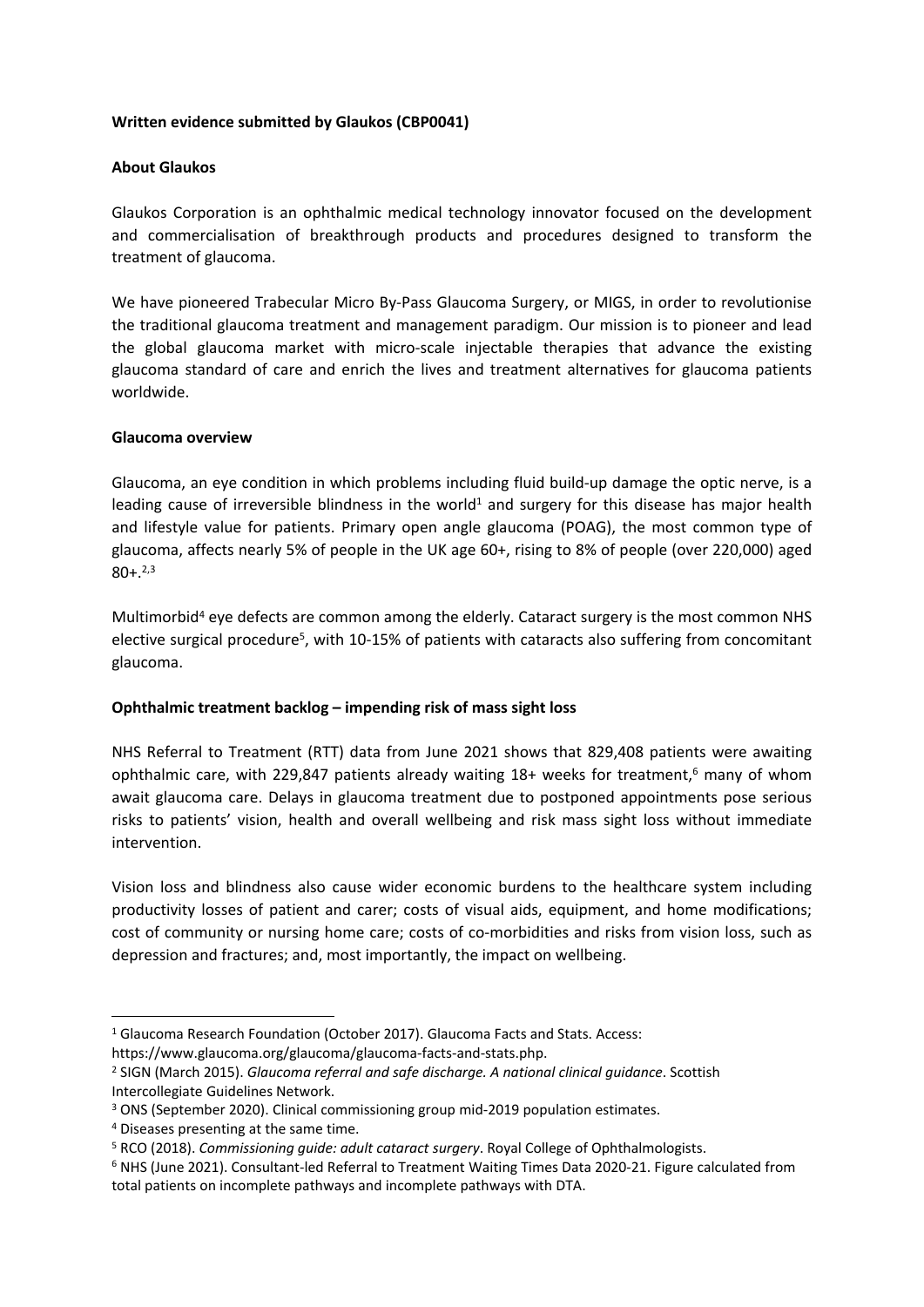### **Minimally invasive, combined procedure to efficiently tackle the backlog**

Glaucoma surgery alongside cataract surgery offers a key means of addressing the treatment backlog for people living with concomitant glaucoma and cataracts. Treatment for both conditions can be provided in a combined procedure administering glaucoma surgery during cataract surgery, with this minimally invasive trabecular bypass procedure recognised as safe and effective by NICE.<sup>7</sup>

The combined procedure causes minimal trauma to the patient and represents greater efficiency and value to patients and the health system than a traditional approach. The procedure eliminates the need for alternative surgeries<sup>8,9</sup>; reduces follow-up appointments<sup>10</sup>, with only 3 visits in 6 months post-op compared with 7-9 in the same period with trabeculectomy<sup>11</sup>; and reduces medication costs<sup>12</sup>.

A new pathway (cataract + iStent inject) would offer an efficient, safe and effective solution for patients with cataract and glaucoma. Such a pathway could enable both diseases to be treated in one theatre slot, assisting with theatre throughput and avoiding the need for separate admissions, hospital attendance, travel, recovery time and support required.<sup>13</sup>

Offering the combined procedure would improve glaucoma control without relying on the burden of complex medication regimes<sup>14</sup> with poor patient adherence, while providing both a similarly favourable safety profile and similar visual acuity versus phaco surgery alone<sup>15</sup>.

## **Financial investment**

Investment in the iStent, which treats glaucoma either as a standalone or part of a combined procedure, is based on patient need, without requiring changes to service delivery, and new ICSs should continue to be supported to meet local need for glaucoma care.

Prioritising the combined procedure can provide significant cost savings, having been found to be more cost-effective in the longer term than a traditional approach by reducing overall hospital costs

<sup>7</sup> National Institute for Health and Care Excellence (February 2017). Trabecular stent bypass microsurgery for open-angle glaucoma. Interventional procedures guidance [IPG575]. Retrieved from https://www.nice.org.uk/guidance/ipg575.

<sup>8</sup> Jones, T., Lee, A., Falvey, H., Cantu, M., Barton, K., & Au, L. (September 2018). A UK Cost Analysis of iStent ® in Patients with Open-Angle Glaucoma from an NHS Commission Perspective. Poster presentation by Leon Au. ICGS, Montreal.

<sup>9</sup> Ziaei, H. & Au, L. (March 2019). Manchester iStent® Study. 7 year results & cost analysis. Poster, March 2019, World Glaucoma Congress.

<sup>10</sup> Jones et al., September 2018.

<sup>11</sup> Rodriguez-Una, I., Azuara-Blanco, A., & King, A. (2017). Survey of glaucoma surgical preferences and postoperative care in the UK. *Clinical and Experimental Ophthalmology*. 45: 232–240 doi: 10.1111/ceo.12846 <sup>12</sup> Jones et al.

<sup>&</sup>lt;sup>13</sup> D Nouri-Mahdavi K., Hoffman D., Coleman A.L., et al. (2004). Predictive factors for glaucomatous visual field progression in the Advanced Glaucoma Intervention Study. *Ophthalmology*. 111:1627-1635. doi:10.1016/j.ophtha.2004.02.017.

<sup>14</sup> D Nouri-Mahdavi K., Hoffman D., Coleman A.L., et al., 2004.

<sup>15</sup> Craven R., et al. (August 2012). Cataract surgery with trabecular micro-bypass stent implantation in patients with mild-to-moderate open-angle glaucoma and cataract: Two-year follow-up. J Cataract Refract Surg - Vol 38.